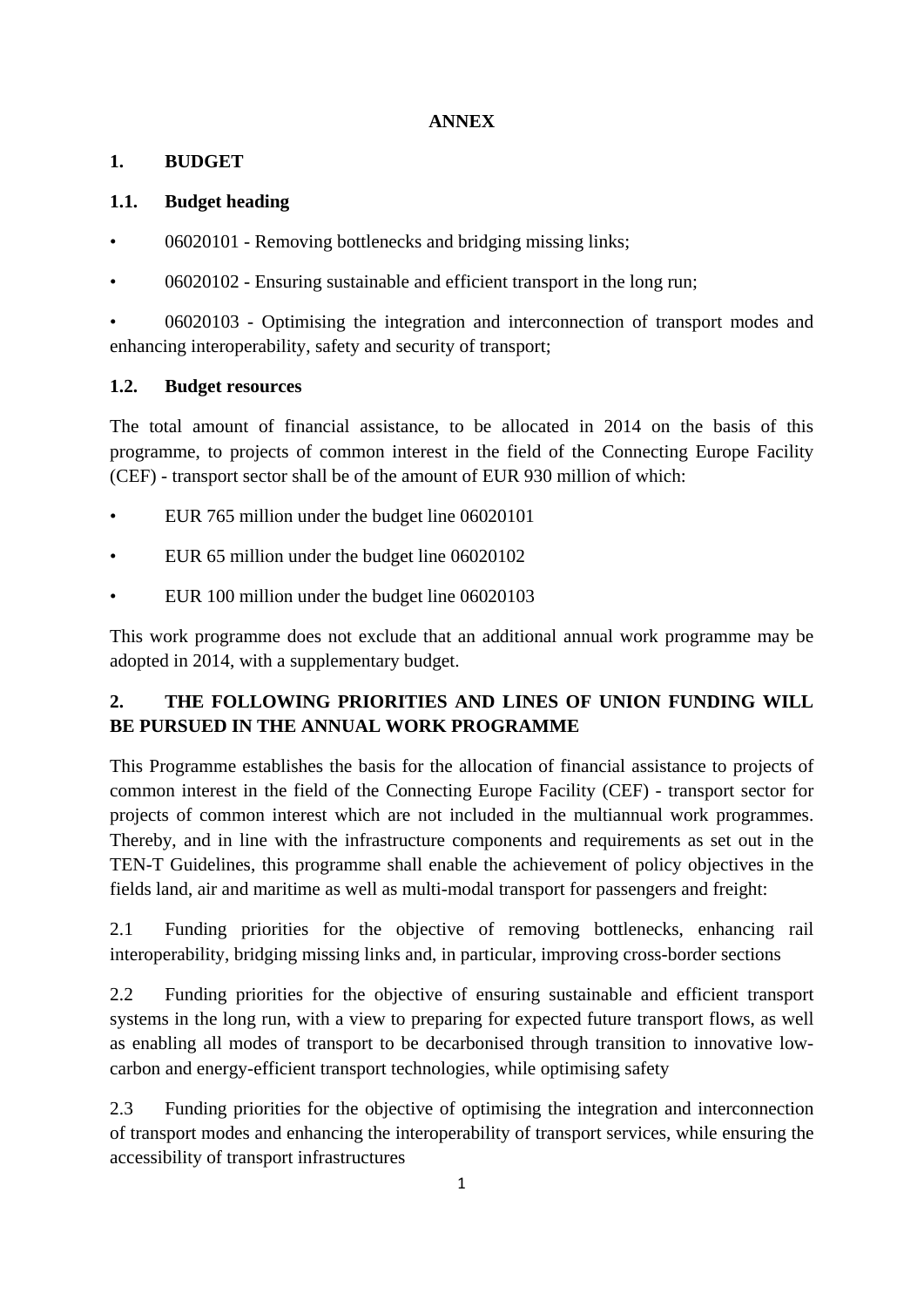For these projects, within the scope of the global and generic objectives and priorities defined in this Work Programme, more specific objectives may be elaborated in the calls for proposals.

### **3. OBJECTIVES AND PRIORITIES:**

**3.1. Priorities for the objective of removing bottlenecks, enhancing rail interoperability, bridging missing links and, in particular, improving cross-border sections** 

*3.1.1. Railways, inland waterways and roads projects on the core network including connections to inland and maritime ports and airports, as well as development of ports* 

## General objective

This priority covers all transport infrastructure projects (studies and works) in order to implement core network projects which are not included in the pre-identified sections of Part I of Annex I to the CEF Regulation. Within this framework, for seaports, priority will be given to projects which contribute to the objectives set out in the Communication from the Commission "Ports: an engine for growth"<sup>1</sup> .

This priority also aims at increasing the use of private finance in trans-European transport infrastructure financing as an alternative and complement to the traditional grant funding and plug financing gaps for strategic investments, in particular for TEN-T priorities such as rail and inland waterways projects or complex pan-European deployment of EU standards (such as SESAR and ERTMS). This priority will support the development of a larger pipeline of structured projects using Public Private Partnership (PPP) or other forms of project finance models.

## Specific objectives

In particular this priority covers:

- Cross border projects for railways, inland waterways and roads
- Removal of bottlenecks for railway inland waterway, road networks in the case of Member States with no railway network established in their territory or in the case of a Member States, or part thereof, with an isolated network without long-distance rail freight transport and maritime infrastructure
- Other infrastructure projects for railways and inland waterways on the core network, including connections to ports and airports
- The coordinated development and management of ports, rail, road networks in the case of Member States with no railway network established in their territory or in the case

 $\frac{1}{1}$ COM(2013)295 final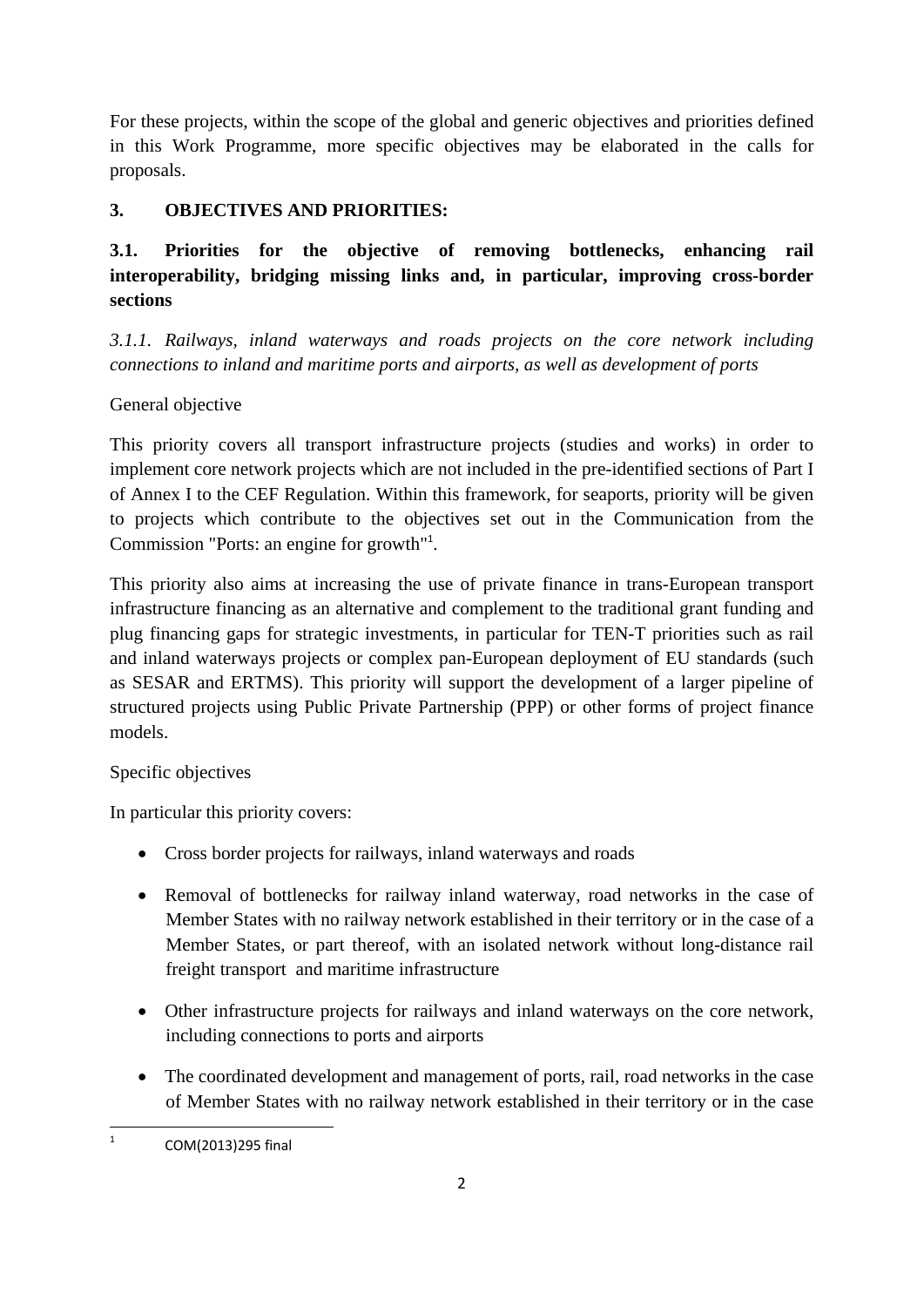of a Member States, or part thereof, with an isolated network without long-distance rail freight transport and inland waterway infrastructure.

• Technical, legal, financial or feasibility studies to assess the potential for privatepublic partnership (PPP) or other project finance schemes as well as the preparation of tender documentation and permission procedures

## *3.1.2. Projects on the comprehensive network (railways, inland waterways, roads, maritime and inland ports)*

#### General objective

This priority covers all transport infrastructure projects (studies and works) in order to implement the comprehensive network, within the limits of eligibility for financial support for projects of common interest on the comprehensive network set in the CEF Regulation.

#### Specific objectives

In particular this priority covers actions which contribute to bridging missing links, facilitating cross-border traffic flows and/or improving safety, or removing bottlenecks and when those actions also contribute to the development of the core network or interconnect core network corridors.

It also covers the preparation of future projects on the comprehensive network, through the necessary feasibility studies, permission procedures, implementation and evaluation in sections of the comprehensive network.

*3.1.3. Projects to connect the trans-European transport network with infrastructure networks of the neighbouring countries, in particular related to cross-border sections (railways, inland waterways, roads, maritime and inland ports)* 

#### General objectives

The European neighbourhood policy, the preparation of further EU enlargement and the Union's active role in a number of international organisations entail cooperation with third countries in the field of transport infrastructure development. For this purpose, the TEN-T Guidelines (Article 8) set out specific areas of action.

Specific objectives

- The connection between the core network and the transport networks of neighbouring countries, with a view to enhancing economic growth and competitiveness, through studies;
- Completion of transport infrastructure in neighbouring countries which serve as links between parts of the core network in the Union, through studies;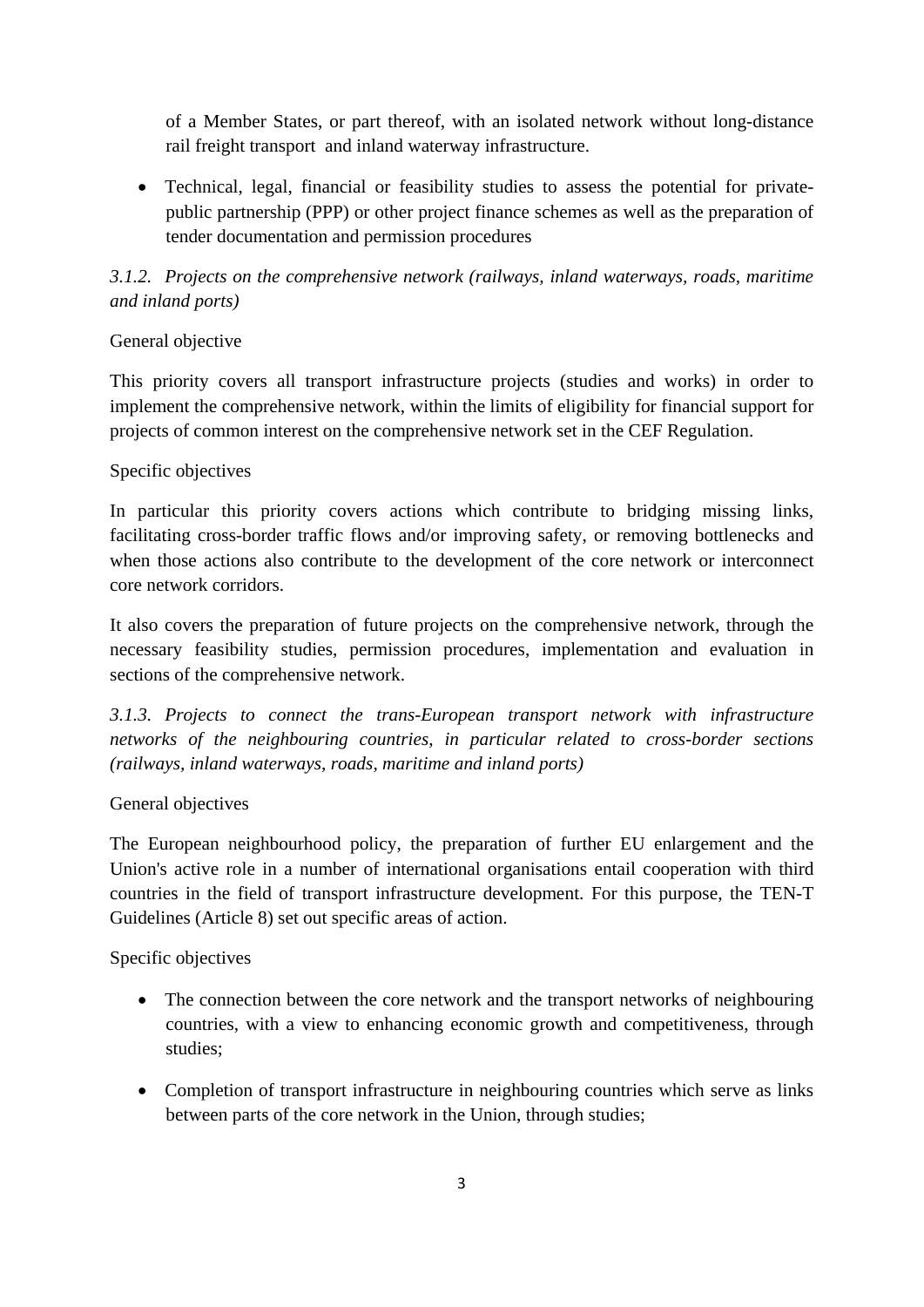- The connection of the core network at border crossing points which concern infrastructure necessary to ensure seamless traffic flow, border checks, border surveillance and other border control procedures, through studies and works;
- The implementation of traffic management systems in neighbouring countries through studies and works, except for River Information Services which are covered under the multiannual work programme.

# **3.2 Priorities for the objective of ensuring sustainable and efficient transport systems in the long run, with a view to preparing for expected future transport flows, as well as enabling all modes of transport to be decarbonised through transition to innovative lowcarbon and energy-efficient transport technologies, while optimising safety**

*3.2.1. Deployment of new technologies and innovation, other than those covered by the multiannual Work Programme* 

This priority, on the whole, aims at advancing a sustainable and efficient transport system whereby infrastructure development enables the achievement of forward-looking policy objectives within and across all transport sectors.

## General objectives

Overall, TEN-T development must keep up with state of the art developments of new technologies and innovation. In this respect, TEN-T development for all transport modes and systems shall complement Research and Innovation actions under Horizon 2020 by pursuing a market-oriented approach and promoting the deployment of innovative technological and organisational solutions in accordance with the provisions of article 33 of the TEN-T Guidelines.

The development of the necessary TEN-T infrastructure and facilities, as well as the optimisation of their use, shall support the Member States in implementing the Clean Power for Transport Directive<sup>2</sup> – notably in the framework of the corridor approach.

Specific objectives

- Objectives applying to the comprehensive network (excluding the core network parts $)^3$ ;
	- o Measures facilitating the decarbonisation of all transport modes by stimulating energy efficiency, introducing alternative propulsion systems, including electricity supply systems, and providing corresponding infrastructure. Such infrastructure may include grids and other facilities necessary for the energy

 $\frac{1}{2}$ See COM(2013)17

<sup>3</sup> Measures on the core network are addressed with the multi-annual work programme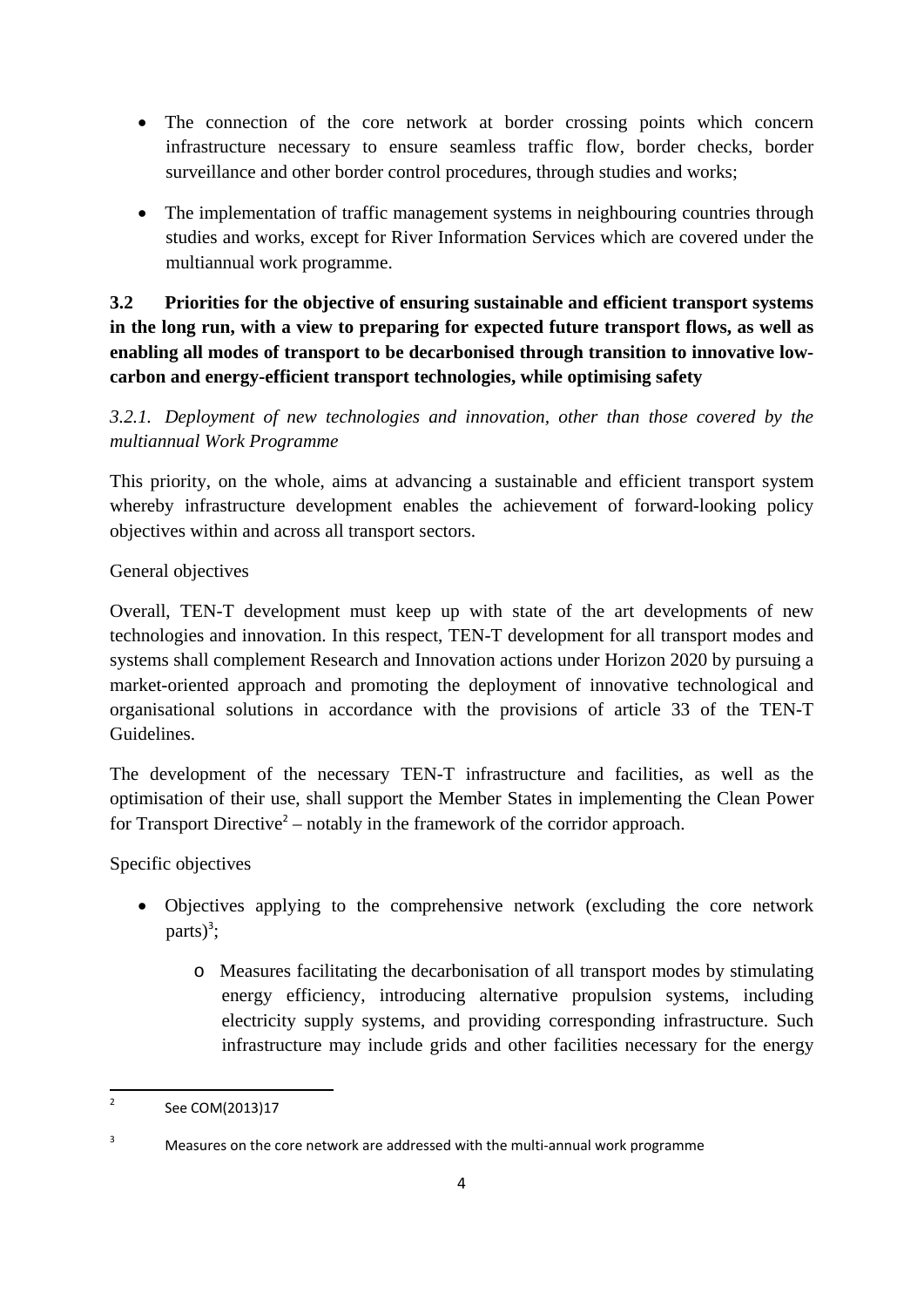supply, may take account of the infrastructure-vehicle interface and may encompass telematics applications;

- o Safe, secure and sustainable transport solutions for the movement of persons and the transport of goods;
- o Advanced concepts for operation, management, accessibility, interoperability, multi-modality and efficiency of the network;
- Objectives applying to the entire comprehensive network, i.e. including the core network;
	- o Promotion of efficient ways to provide accessible and comprehensible information to all citizens regarding interconnections, interoperability and multi-modality, including through multimodal ticketing and coordination of travel timetables;
	- o The promotion of measures to reduce external cost of transport, caused by factors such as congestion, damage to health, pollution of any kind including noise and emissions;
	- o Measures introducing security technology and compatible identification standards on the networks;
	- o Enhanced resilience to climate change;
	- o Further advancement of the development and deployment of telematics applications within and between modes of transport.

## *3.2.2 Freight Transport Services*

#### General objective

The general objective is to stimulate and deploy innovative, efficient and sustainable freight transport services that use the infrastructure of the comprehensive network and contribute to reducing carbon dioxide emissions and other environmental impacts of transport, and improve accessibility within the Union. Support for sustainable freight transport services, as a followup of the Marco Polo II programme, will focus on core network corridors.

The specific objectives under this priority include:

- Support deployment of small scale infrastructure and equipment improving efficiency, sustainability, interoperability and safety of the services;
- Facilitate and promote multimodal transport service operations and systems enhancing integration between modes;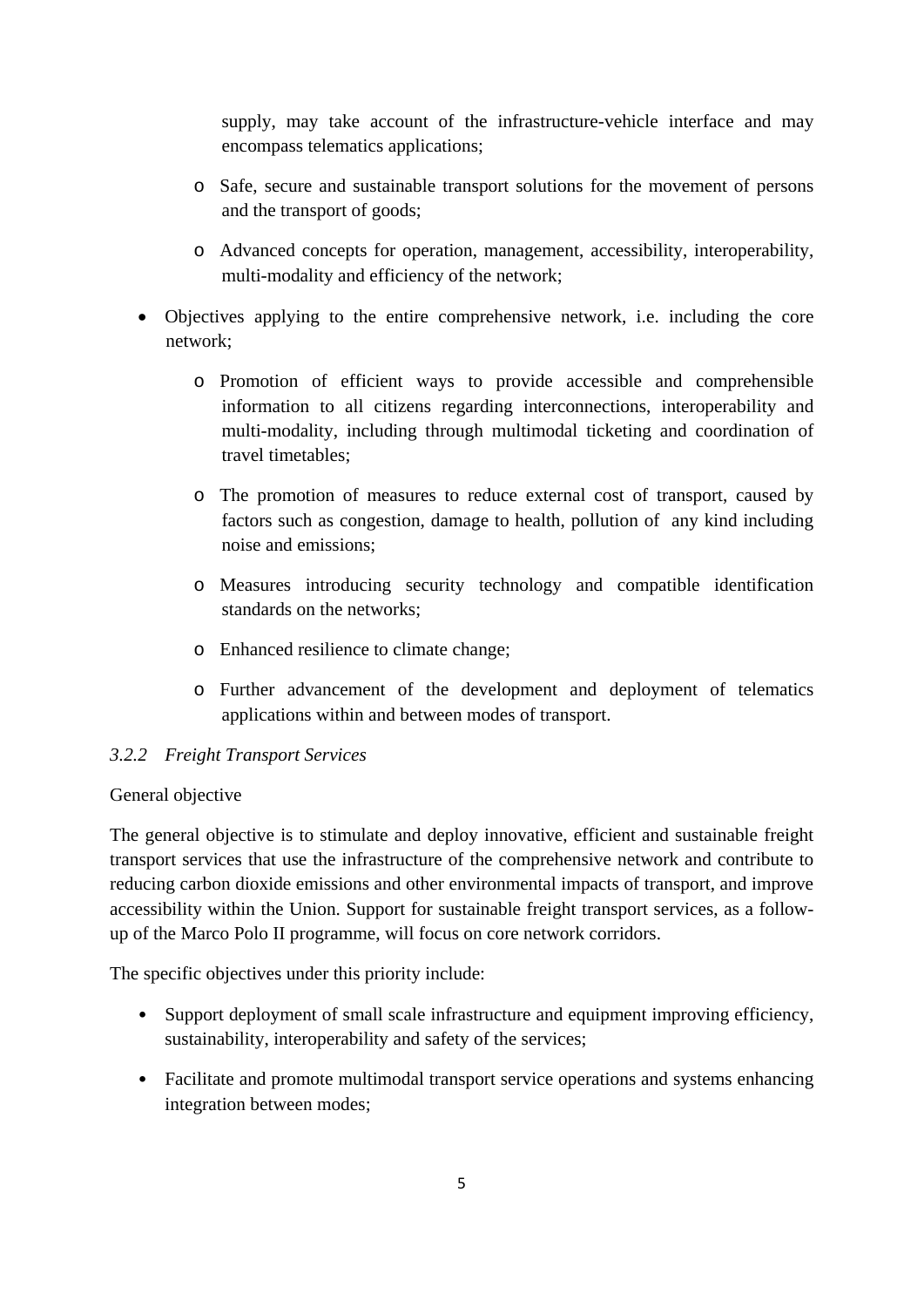- Support and promote innovative concepts, products and advanced transport solutions and systems; stimulate collaborative approaches and other measures to improve the efficiency along the supply chain;
- Stimulate resource and carbon efficiency of freight transport services in individual modes, taking into account their specific characteristics, as well as in multimodal operations.

### *3.2.3. Actions to reduce rail freight noise, including by retrofitting of existing rolling stock*

### General objective:

Commission Decision C(2011) 658 sets out technical specifications of interoperability relating to the subsystem "rolling stock – noise" of the trans-European conventional rail system. Within this framework, the aim is preventing barriers to railway interoperability due to noise requirements and reducing the level of noise nuisance that affect people living close to railway lines by measures at the source with the highest cost-effectiveness ratio and health benefits in order to increase quality of life for citizens and reduce risks rising from the negative effects of rail noise affecting the competitiveness of rail sector.

Specific objectives:

Reduce the level of rail freight noise by retrofitting of rolling stock in line with the Commission decision C(2011) 658 in order to reduce obstacles to internal market and interoperability and preventing overutilization of old-rolling stock.

## **3.3. Priorities for the objective of optimising the integration and interconnection of transport modes and enhancing the interoperability of transport services, while ensuring the accessibility of transport infrastructures**

*3.3.1. Telematic applications systems other than those covered by the multiannual Work Programme* 

## General objectives

Intelligent transport systems for roads of the trans-European transport network and as "intelligent" interface between roads and other transport infrastructure vitally contribute to enhancing road safety and reducing carbon emissions of the transport system by boosting the efficiency of infrastructure use and traffic operations both for passengers and freight. They also open up new perspectives for user services. The objective is to equip TEN-T infrastructure with the relevant components in compliance with the EU transport policy in the field of intelligent transport systems, notably the Directive  $2010/40/EU<sup>4</sup>$  to support the

 $\frac{1}{4}$  Directive 2010/40/EU of the European Parliament and of the Council of 7 July 2010 on the framework for the deployment of Intelligent Transport Systems in the field of road transport and for interfaces with other modes of transport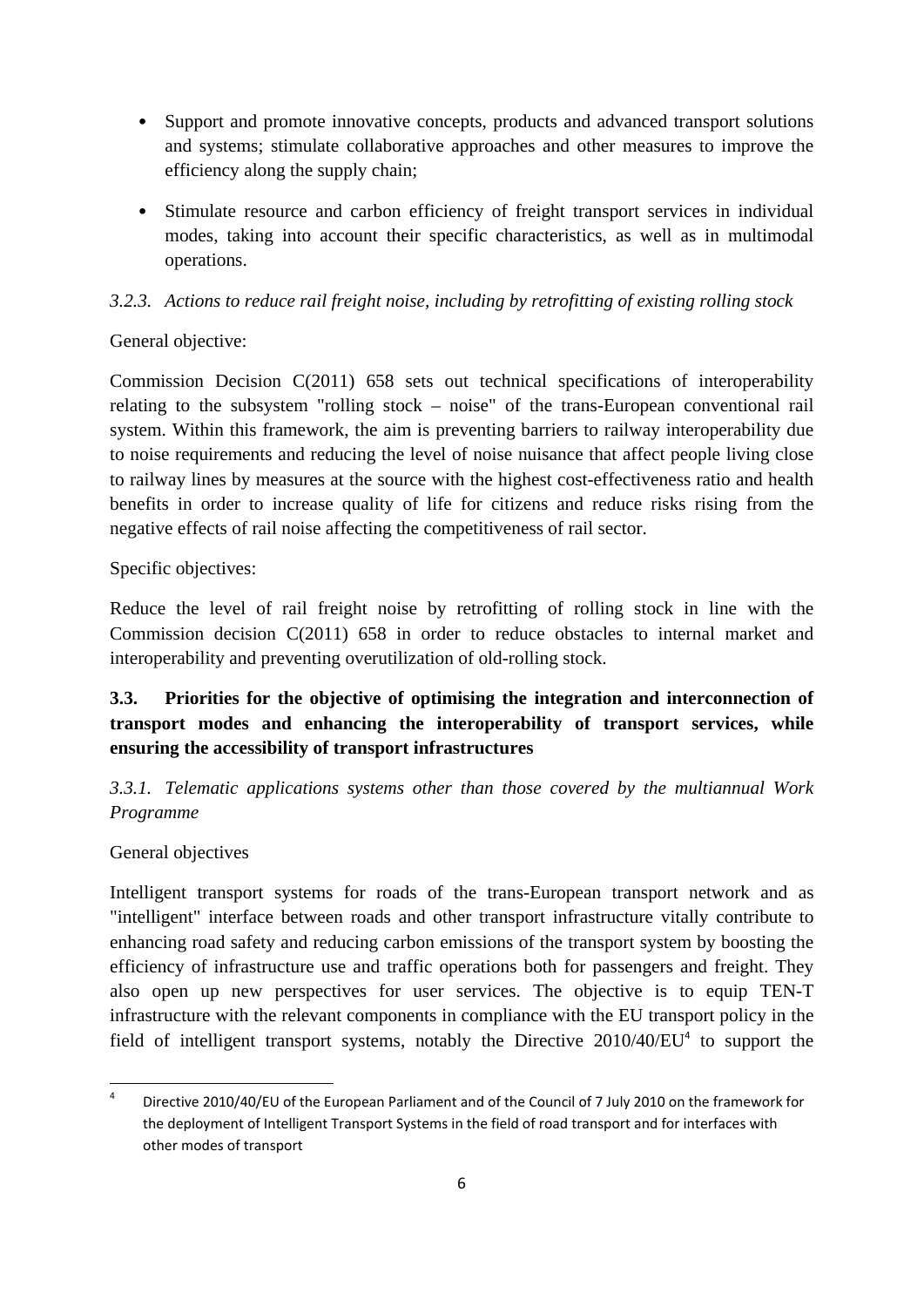deployment of systems which are interoperable and provide for continuity of services across Member States and operators. Measures in this field contribute to a sustainable transport system (in term of economic, environmental and social impacts) and connected mobility.

In order to support the use of advanced and interoperable information technologies in the maritime transport sector to simplify administrative procedures and to facilitate the throughput of cargo at sea and in port areas, e-maritime services shall be supported. This essentially includes single-window services such as the integrated maritime single window provided for in Directive 2010/65/EU of the European Parliament and of the Council, port community systems and relevant customs information systems.

#### Specific objectives

The specific objectives related to ITS for road and their interface with other transport modes address the promotion of cross-border action on the TEN-T as a whole, with a specific focus on addressing the following areas:

- Studies (including pilot deployment in at least one of the involved Member States or preferably along a trajectory spanning over several Member States) on:
- The optimal use of traffic and travel data;
- Interfaces between transport modes and networks for passengers (functional, organisational, technical, or service-related);
- Infrastructure vehicle interfaces:
- Business models for ITS deployment from a public and private point of view;
- Issues of data security and protection as well as of liability;
- Support to complement the corridor-related action(s) under the Multi-annual programme.

The specific objectives related to e-maritime services address through studies and works:

- Deployment of on-shore and on-board equipment;
- Harmonised specifications of e-maritime services at international level:
- Deployment of navigation services and application;
- Enhancing interoperability and sharing of information between actors;
- Improving the safety, security, sustainability and efficiency of maritime transport, with a view to preparing for expected future transport flows;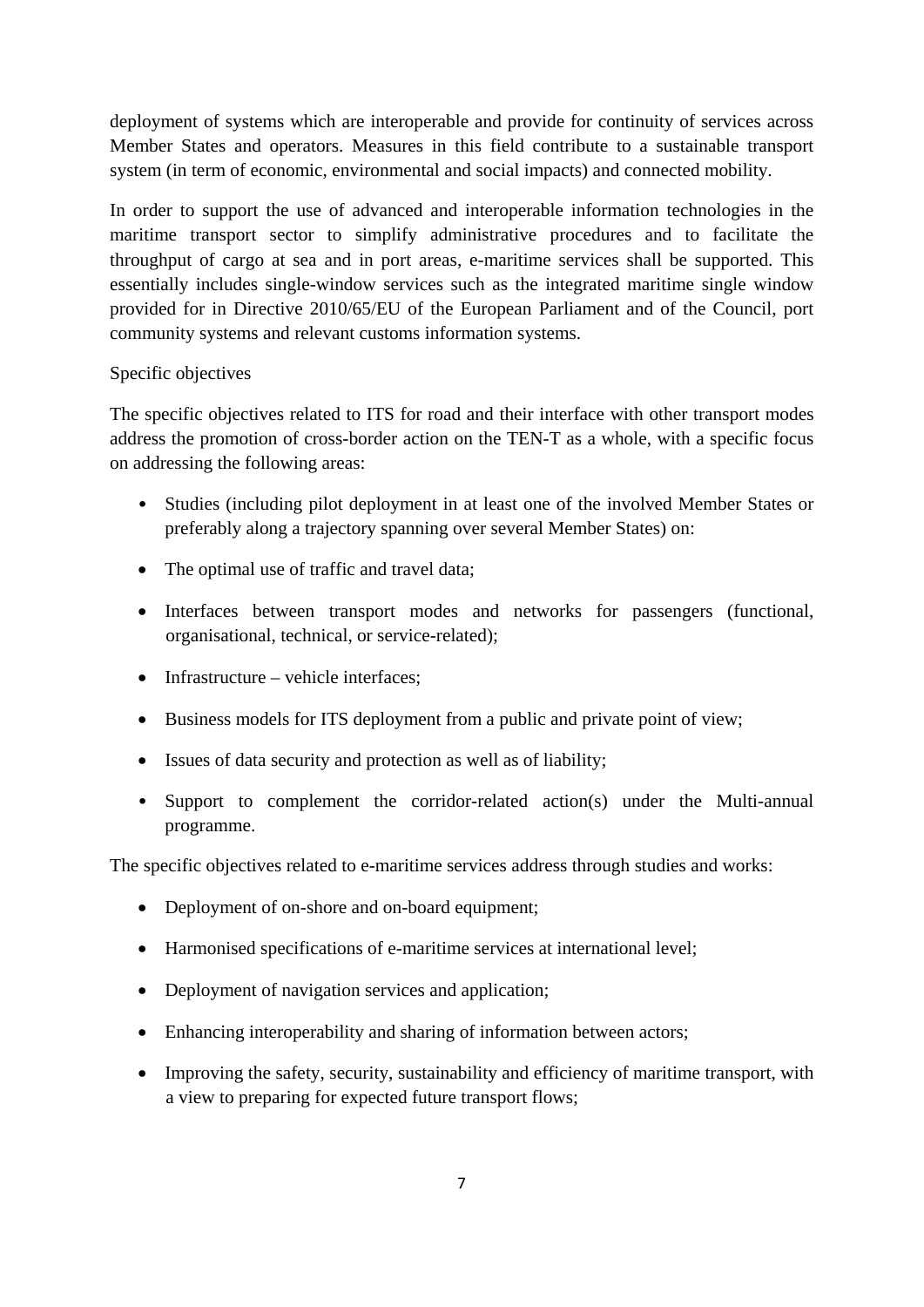- Optimising the interconnection of maritime transport to other modes and enhancing the interoperability of transport services;
- Optimising and rationalise administrative processes.

### *3.3.2. Actions for better accessibility to transport infrastructure for disabled persons*

#### General objectives

Commission Decision  $2008/164/EC^5$  of 21 December 2007 aims at permitting interoperability and at offering a similar level of access to persons with disabilities or reduced mobility across the trans-European network. Regulation 1371/2007 on rail passengers' rights and obligations provides that railway undertakings and ticket vendors shall provide passengers with travel information and information about the accessibility of services, infrastructure and facilities.

Improving accessibility and information about accessibility (in line with relevant EU legislation on passenger' rights) at transfer points between modes (e.g. stations, airports, coach stations, connections between TEN-T and urban transport infrastructure) is also a key element in this regard.

The proposed actions shall contribute to these objectives according to the article 37 of the TEN-T Guidelines.

Specific objectives

- Enabling passengers with disabilities and passengers with reduced mobility to plan their train journey across Europe and to assess if they can use a particular station.
- Promoting projects enhancing accessibility during construction, upgrading and renewal of stations, in compliance with the Commission Decision 2008/164/EC.
- Supporting the creation of inter-modal transport chains, accessible to passengers with disabilities and reduced mobility; this would include intermodal information, actions to remove missing links between different modes of transport.

# *3.3.3. Actions implementing transport infrastructure in nodes of the core network, including urban nodes*

#### General objective

The provisions of the TEN-T Guidelines (Article 30) and their connection with the EU policy objectives towards competitive and resource-efficient urban mobility as set out in COM(2013)913 provide a sound basis for enhancing TEN-T-related transport in urban areas

**<sup>.</sup>** 5 Decision 2008/164/EC of 21 December 2007 concerning the technical specifications of interoperability relating to « persons with reduced mobility in the trans-European conventional and high speed rail systems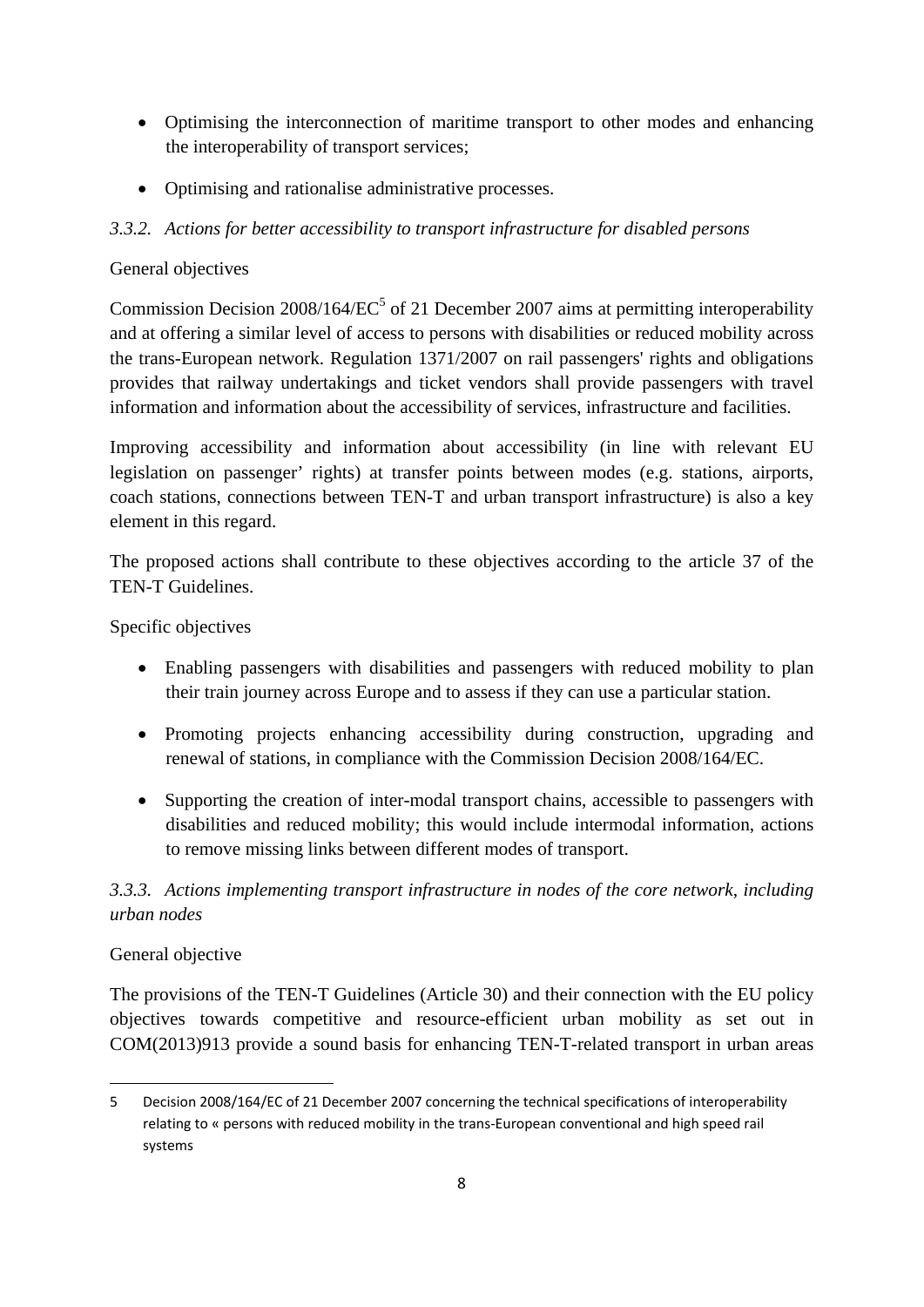(transfer between modes, through traffic, last mile). This contributes to lower carbon emissions and higher service quality.

#### Specific objectives

- Enhancing TEN-T related traffic in urban areas (transfer between modes, through traffic, last mile) as complement to the Multi-Annual Work Programme;
- Integrated planning and organisation;
- Development / testing of new concepts concerning the integration of urban nodes into TEN-T corridors;
- Development of urban nodes providing interface between rail and road (bus coach).

#### *3.3.4. Connections to and development of multimodal logistics platforms*

#### General objectives:

Multimodal logistics platforms cover maritime ports, inland ports, airports and rail-road terminals, as per the definitions of the TEN-T Guidelines. This priority covers all connections by road, rail and inland waterways to these logistic platforms.

Specific objectives:

Providing for effective interconnection and integration of the infrastructure, including where necessary through access infrastructure and so called "last mile" connections

#### **4. RESULTS EXPECTED**

The implementation of the 2014 Annual Work Programme aims at contributing to the realisation of the transport core network by 2030 and of the comprehensive network, thereby further enhancing the effectiveness and visibility of the trans-European transport network, while promoting growth and job creation, in line with Europe 2020 strategy. It is expected that the granting of support on the basis of this programme will contribute to the timely and efficient completion of a number of TEN-T projects in their entirety or in significant parts, will support the realisation of a robust and resource efficient European transport system, including connections with third countries, and will contribute to addressing climate change.

The actions which will be completed with financial assistance allocated under the 2014 call will directly contribute to the achievement of important transport policy objectives, such as: the establishment of major interoperable transport axes interconnecting national networks and facilitating the functioning of the internal market; the optimal use of existing infrastructure capacities; improving the safety and reliability of the network; enhancing accessibility of peripheral areas of the EU; facilitating congestion relief on rail infrastructure and more balanced modal distribution; and savings in terms of the environmental effects of transport, in particular contributing to addressing climate change.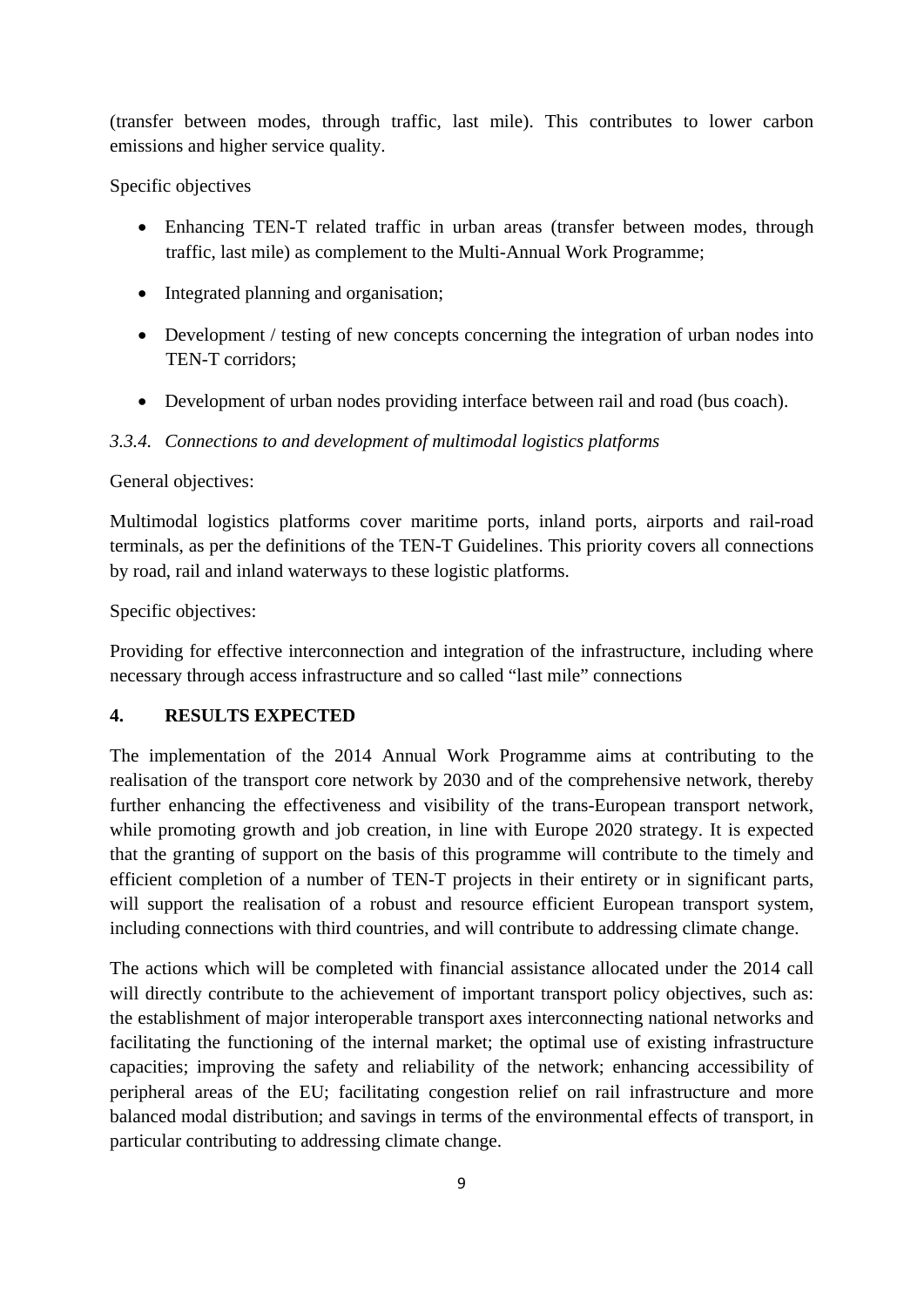Granting of financial assistance to these actions should help to reach important milestones marking the way towards the completion of the trans-European transport network, as approved by the European Parliament and the Council. Union funding should help to mobilise as much public and private financing as needed to meet the challenging timetables.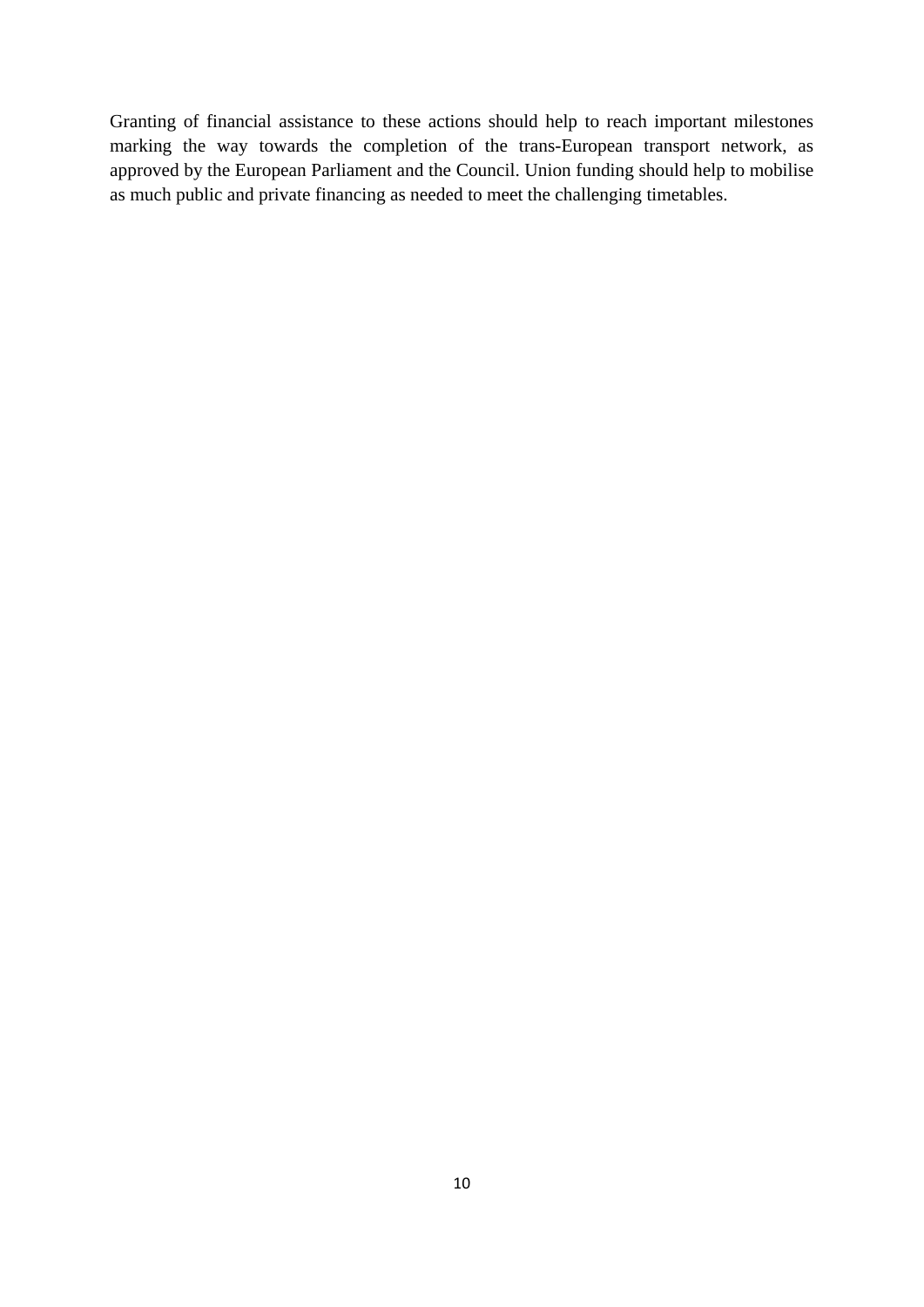#### **5. TIMETABLE FOR THE ANNUAL CALLS FOR PROPOSALS 2014 AND INDICATIVE AMOUNTS AVAILABLE**

| Objective                                                                                                                                                                                                                                                                  | <b>Priority</b>                                                                                                                                                          | <b>Calls</b><br>(indicative date of<br>publication) | <b>Indicative</b><br>amounts<br>Under general envelope |
|----------------------------------------------------------------------------------------------------------------------------------------------------------------------------------------------------------------------------------------------------------------------------|--------------------------------------------------------------------------------------------------------------------------------------------------------------------------|-----------------------------------------------------|--------------------------------------------------------|
| Removing<br>bottlenecks, enhancing rail<br>interoperability, bridging missing links<br>and, in particular, improving cross-border<br>sections                                                                                                                              | Railways, inland waterways and roads projects on the Core<br>Network including connections to inland and maritime<br>ports and airports, as well as development of ports | 1 September 2014                                    | $\leftarrow$ 475 million                               |
|                                                                                                                                                                                                                                                                            | Projects on the Comprehensive Network (railways, inland<br>waterways, roads, maritime and inland ports)                                                                  | 1 September 2014                                    | $E$ 50 million                                         |
|                                                                                                                                                                                                                                                                            | Projects to connect the trans-European transport network<br>with infrastructure networks of the neighbouring countries                                                   | 1 September 2014                                    | $\bigoplus$ million                                    |
| Sub-total                                                                                                                                                                                                                                                                  |                                                                                                                                                                          |                                                     | $\epsilon$ 765 million                                 |
| efficient<br>Ensuring<br>sustainable<br>and<br>transport systems in the long run, as well<br>as enabling all modes of transport to be<br>decarbonised<br>through<br>transition<br>to<br>innovative low-carbon<br>and<br>energy-<br>efficient transport technologies, while | Deployment of new technologies and innovation, other than<br>those covered by the multiannual Work Programme                                                             | 1 September 2014                                    | $\epsilon$ 20 million                                  |
|                                                                                                                                                                                                                                                                            | <b>Freight Transport Services</b>                                                                                                                                        | 1 September 2014                                    | $\text{\textsterling}25$ million                       |
| optimising safety                                                                                                                                                                                                                                                          | Actions to reduce rail freight noise, including by retrofitting<br>of existing rolling stock                                                                             | 1 September 2014                                    | $\epsilon$ 20 million                                  |
| Sub-total                                                                                                                                                                                                                                                                  |                                                                                                                                                                          |                                                     | <b>€65 million</b>                                     |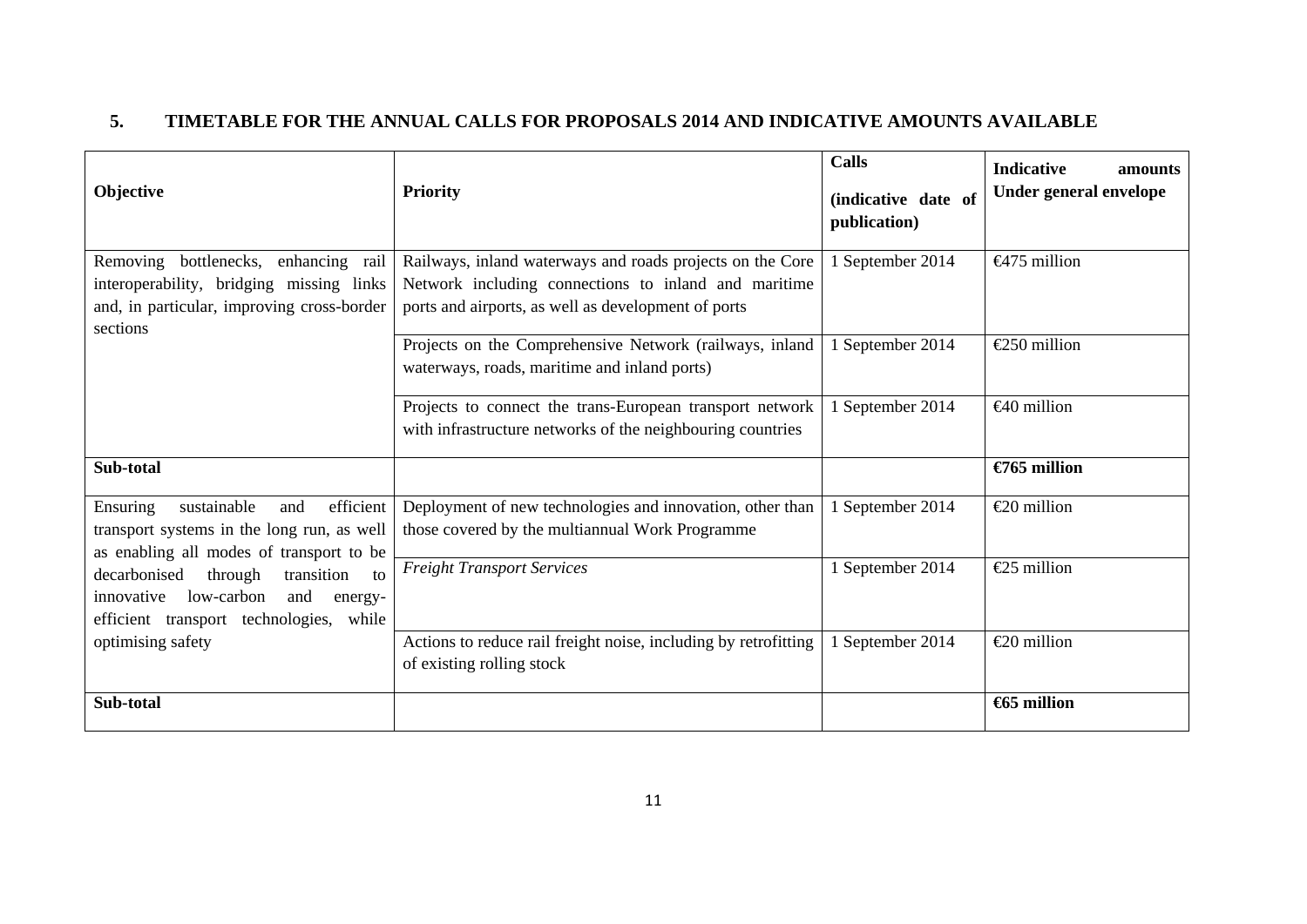| Objective of optimising the integration | Telematic applications systems other than<br>those           | 1 September 2014 | $\text{\textsterling}5$ million |
|-----------------------------------------|--------------------------------------------------------------|------------------|---------------------------------|
| and interconnection of transport modes  | covered by the multiannual Work Programme                    |                  |                                 |
| and enhancing the interoperability of   |                                                              |                  |                                 |
| transport services, while ensuring the  | for<br>accessibility<br>Actions<br>better<br>transport<br>to | 1 September 2014 | $\bigoplus$ million             |
| of<br>accessibility<br>transport        | infrastructure for disabled persons                          |                  |                                 |
| infrastructures                         | Actions implementing transport infrastructure in nodes       | September 2014   | $\epsilon$ 25 million           |
|                                         | of the Core Network, including urban nodes                   |                  |                                 |
|                                         |                                                              |                  |                                 |
|                                         | and development of multimodal<br>Connections to              | 1 September 2014 | $\bigoplus$ million             |
|                                         | logistics platforms                                          |                  |                                 |
|                                         |                                                              |                  |                                 |
| Sub-total                               |                                                              |                  | $\bigoplus$ 00 million          |
| <b>TOTAL</b>                            |                                                              |                  | $\bigoplus$ 30 million          |
|                                         |                                                              |                  |                                 |

The total amount available for grants on the basis of the annual work programme in the field of the trans-European transport network shall lie within a range of 15-20% of the financial envelope of €26.250 billion reserved for transport for the period 2014-2020, as identified in Article 5 of the CEF Regulation.

Of each budget line an amount up to 0.1% and no more than EUR 1,000,000 is earmarked for experts involved in the evaluation of proposals (Article 204 FR).

The above breakdown is indicative; therefore budget transfer between priorities, under the same budget line, is allowed (provided it is announced in the call for proposals).

.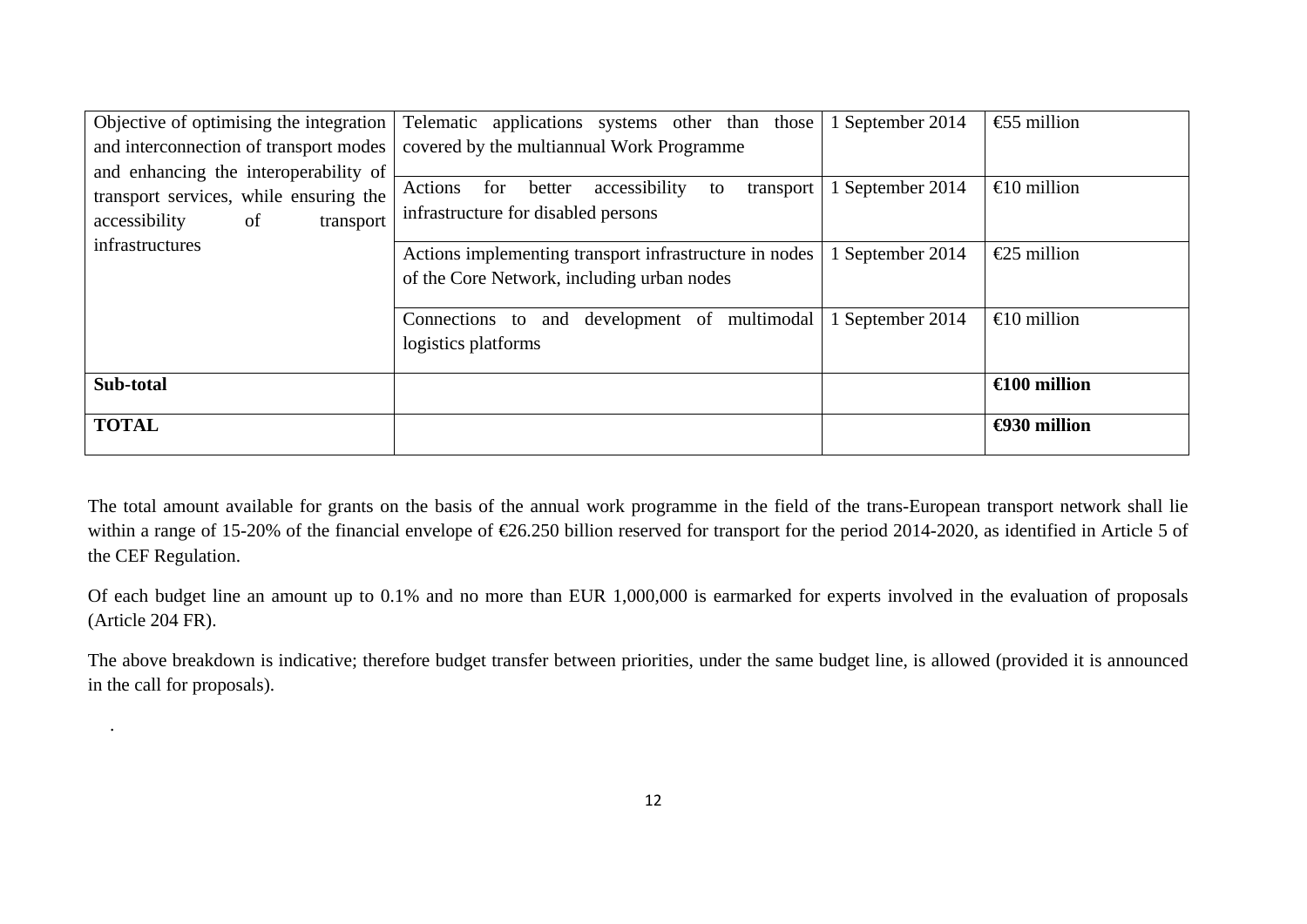#### **6. ELIGIBILITY CRITERIA**

#### **6.1. Eligible applicants**

Only written applications submitted by legal persons of private or public law or bodies or entities which do not have legal personality under the applicable national law, provided that their representatives have the capacity to assume legal obligations on their behalf and offer a guarantee for the protection of the Union's financial interests equivalent to that offered by legal persons constituted and registered in a Member State are eligible for EU financial support.

Applications must be presented by:

- one or more Member States, and / or
- with the agreement of the Member States concerned, by international organisations, joint undertakings, or public or private undertakings or bodies or entities established in Member States.

Project proposals submitted by natural persons are not eligible.

Third Countries may participate in projects of common interest and receive financial assistance where this is indispensable to the achievement of the objectives – especially those set out under point 3.1.3 of this work programme – and duly justified. In such cases, applications may be presented by entities established in third countries or third countries, with the agreement of a Member State.

The Commission services reserve themselves, the right to requalify a project proposal, received under this work programme, to another priority under this work programme or a priority under the multi annual work programme 2014.

#### **6.2. Eligible projects**

#### *6.2.1. Common interest*

Only projects which can be identified as projects of common interest identified in the TEN-T Guidelines may receive Union financial assistance. The projects have to comply with the following provisions of Art 7 of the TEN-T Guidelines:

- (1) contribute to the objectives falling within at least two of the four categories set out in Article 4 of the TEN-T Guidelines;
- (2) comply with Chapter II and, for core networks, Chapter III of the TEN-T Guidelines;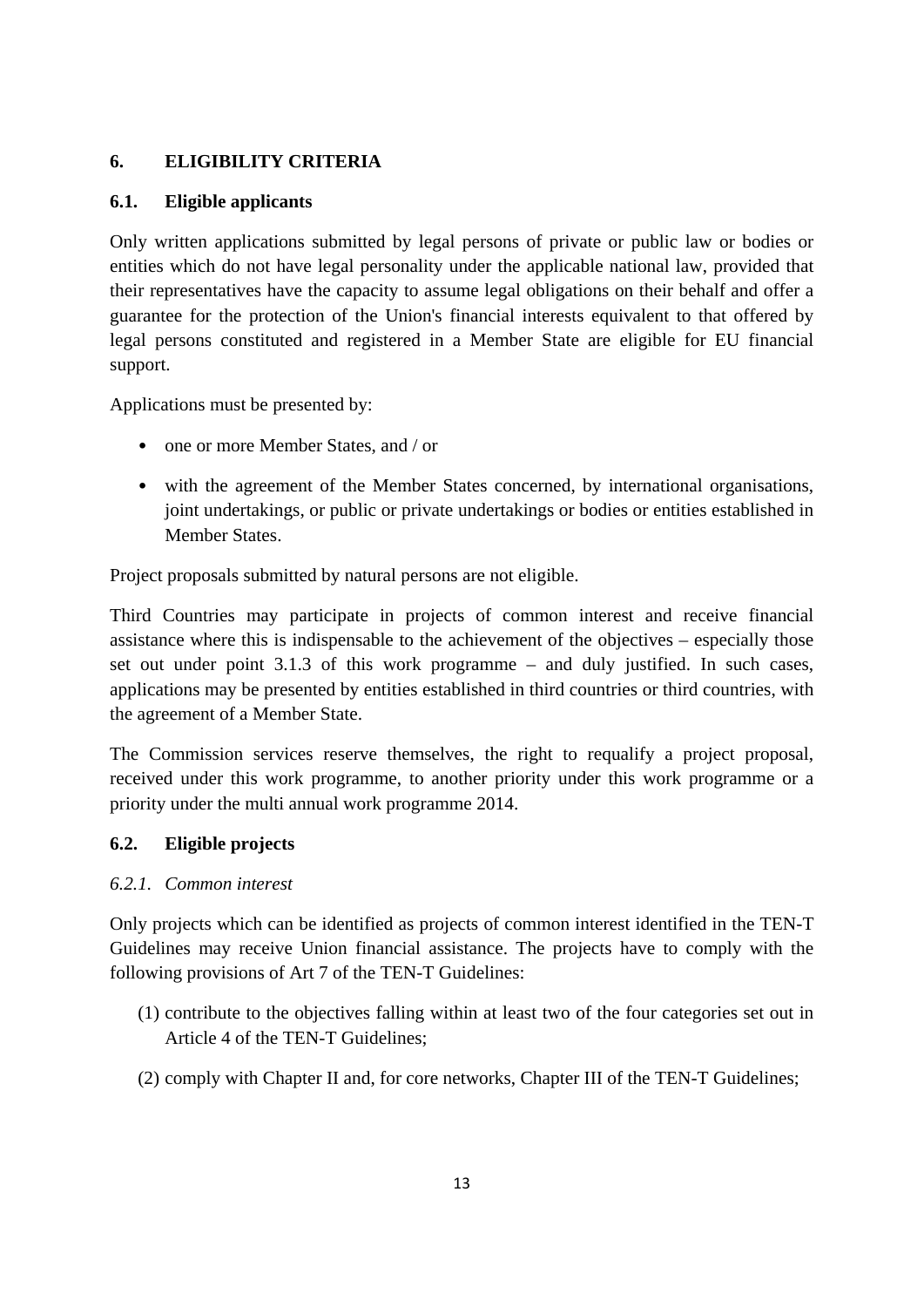- $(3)$  be economically viable on the basis of a socio-economic cost-benefit analysis<sup>6</sup>;
- (4) demonstrate European added value.

For the assessment of (3), a project which concerns a part or section of a larger project of common interest may be covered by a socio-economic cost-benefit analysis for this larger project of common interest. For projects in Member States eligible to the Cohesion Fund, the use the Cohesion Policy methodology<sup>7</sup> for cost-benefit analysis is recommended.

### *6.2.2. Compliance with the Union Law*

The granting of Union financial assistance to projects of common interest is conditional upon compliance of the project with relevant Union law<sup>8</sup> inter alia concerning interoperability, environmental protection<sup>9</sup>, competition and public procurement.

### *6.2.3. Other sources of financing*

No Union financial assistance shall be awarded for parts of projects receiving funds from other sources of Union financing, without prejudice of the Article 15(4) of the CEF regulation.

### *6.2.4. Independence of works / studies*

A proposal must address either works or studies (or services – ref. Articles 21 and 32 of Guidelines), within the meaning of Article 2(5) and (6) of the CEF Regulation. Proposals may combine studies and works as long as the respective activities and related budget are clearly defined and separated.

## *6.2.5. Eligibility of costs*

In accordance with Article 8(2) of the CEF Regulation and by exception from the second subparagraph of Article 130(1) of the Financial Regulation, costs incurred as of 1 January

<sup>—&</sup>lt;br>6 According to Article 10(6) of the CEF Regulation the amount of financial assistance granted to a project shall be modulated based on a cost-benefit analysis of each project, the availability of Union budget resources, and the need to maximise the leverage of Union funding. Consequently, all the project proposals for 'works' must be accompanied by a cost-benefit analysis proposing the co-funding rate requested for the project, while taking into account the maximum funding rates stipulated in the CEF Regulation. Member States shall be asked to use a recognised methodology and in particular the Cohesion Policy methodology as far as the projects funded from the Cohesion envelope of the CEF are concerned.

<sup>7</sup> [http://ec.europa.eu/regional\\_policy/sou](http://ec.europa.eu/regional_policy/sources/docgener/guides/cost/guide2008_en.pdf)rces/docgener/guides/cost/guide2008\_en.pdf A new guide will be prepared for the period 2014 -2020 and will be made available in the first quarter of 2014.

<sup>8</sup> According to Article 23 of the CEF Regulation

<sup>9</sup> In particular the EIA (Directive 2011/92/EU), SEA (Directive 2001/42/EC), Habitats (Directive 92/43/EEC) and Birds Directives (Directive 2009/147/EC) , as well as the Water Framework Directive (Directive 2000/60/EC) (these exact references – number and title - of these legislations should be given)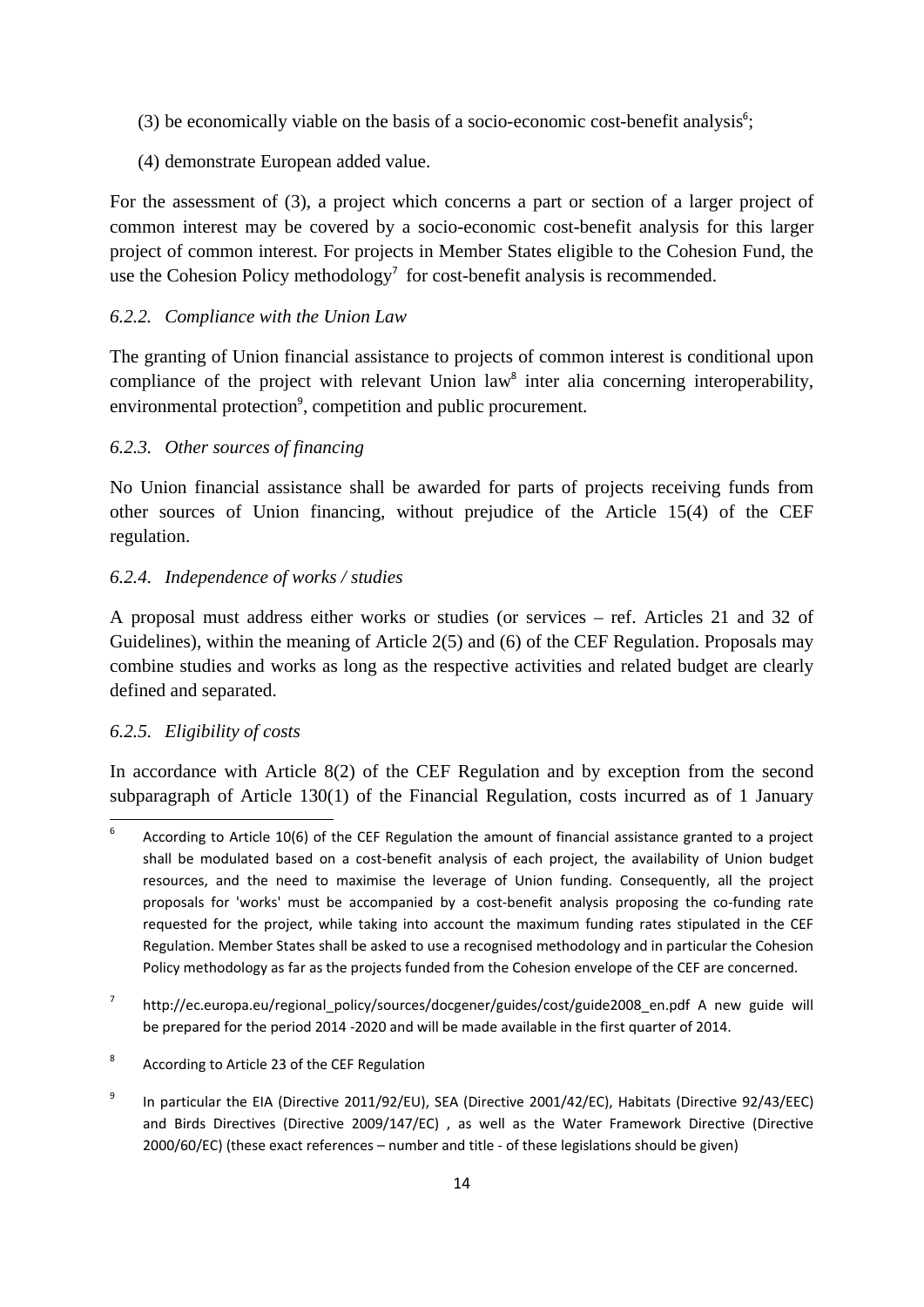2014 may be eligible for the grants awarded under the present work programme, provided that:

- The applicant demonstrates the need for starting the action as of 1 January 2014;
- The action is not completed when the grant is awarded.

## **6.3. Grounds for Exclusion**

In the call for proposals the Commission will draw applicants' attention to Articles 106 to 109 and Article 131 of the Financial Regulation, as well as to Article 141 of the Rules of Application.

# **7. SELECTION CRITERIA**

The applicant(s) must have access to solid and adequate funding sources, so as to be able to maintain activities for the period of the project funded and to co-finance the project. The applicant(s) must have the professional skills and qualifications required to complete the proposed Action.

The verification of the financial and operational capacity does not apply to applicants which are a Member State, a public sector body (i.e. regional or local authority, body governed by public law or association formed by one or several such authorities or one or several such bodies governed by public law, in particular Joint Undertaking in line with eligibility criteria established under Article 187 of the Treaty on the Functioning of the European Union, international organisation<sup>10</sup>) or a European Economic Interest Grouping (EEIG) established in line with Council Regulation (EEC) N° 2137/85 of 25 July 1985 and 100% owned by public body(ies).

## **7.1. Financial capacity**

The applicant(s) must have the financial capacity to complete the action for which the grant is sought and will provide their financial statements certified by an external auditor for the last financial year for which the accounts have been closed with the application.

# **7.2. Operational capacity**

The applicant(s) must have the operational and technical capacity to complete the project for which the grant is sought and must provide appropriate documents attesting to that capacity.

 $10$ According to article 43 (2) of the Rules of Application, international organisations are: (a) international public sector organisations set up by intergovernmental agreements, and specialised agencies set up by such organisations;

<sup>(</sup>b) the International Committee of the Red Cross (ICRC);

<sup>(</sup>c) the International Federation of National Red Cross and Red Crescent Societies;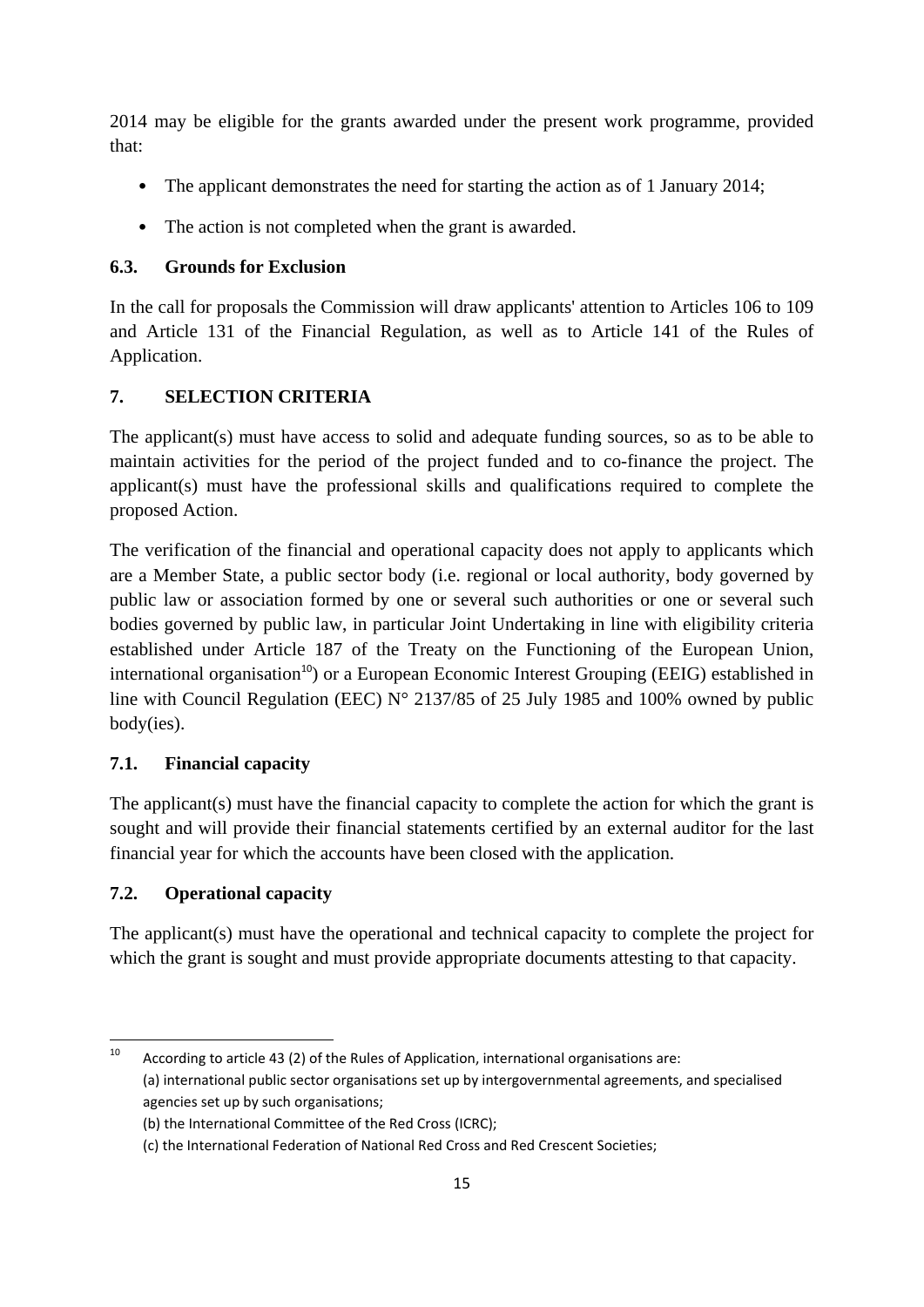Information submitted by applicants who benefited from TEN-T support as from 2004 may be taken into account in the evaluation of these applicants' operational capacity.

# **8. AWARD CRITERIA**

Only proposals compliant with the eligibility and selection criteria will be evaluated against the award criteria. A decision to grant EU financial assistance shall take into account, inter alia, the following general award criteria:

- the European added value as defined in Art 3(d) of the TEN-T Guidelines;
- removal of bottlenecks, enhancing rail interoperability, bridging missing links and improving cross-border sections as stipulated in the CEF Regulation;
- the maturity of the action in the project development;
- soundness of the implementation plan proposed;
- stimulating effect of the Union support on public and private investment, when applicable;
- the need to overcome financial obstacles, such as the lack of market finance;
- when applicable, the economic, social, climate and environmental impact, and accessibility;
- the cross-border dimension, when applicable.

Within the scope of the global objectives herewith established, additional non-essential specific criteria may be set out in the text of the call for proposals.

Upper and / or lower thresholds of EU financing may be recommended in the calls for proposals or accompanying documents.

# **9. MAXIMUM POSSIBLE RATE OF CO-FUNDING<sup>11</sup> FOR GRANTS**

The amount of EU financial assistance in the form of grants shall not exceed the following rates:

(a) with regard to grants for studies, 50% of the eligible costs;

(b) with regard to grants for works:

i. for railway networks, and road networks in the case of Member States with no railway network established in their territory or in the case of a Member State, or part thereof, with an isolated network without long-distance rail freight transport: 20% of the eligible costs; the funding rate may be increased to a maximum of 30% for actions

 $11\,$ According to Article 10(2) of the CEF Regulation